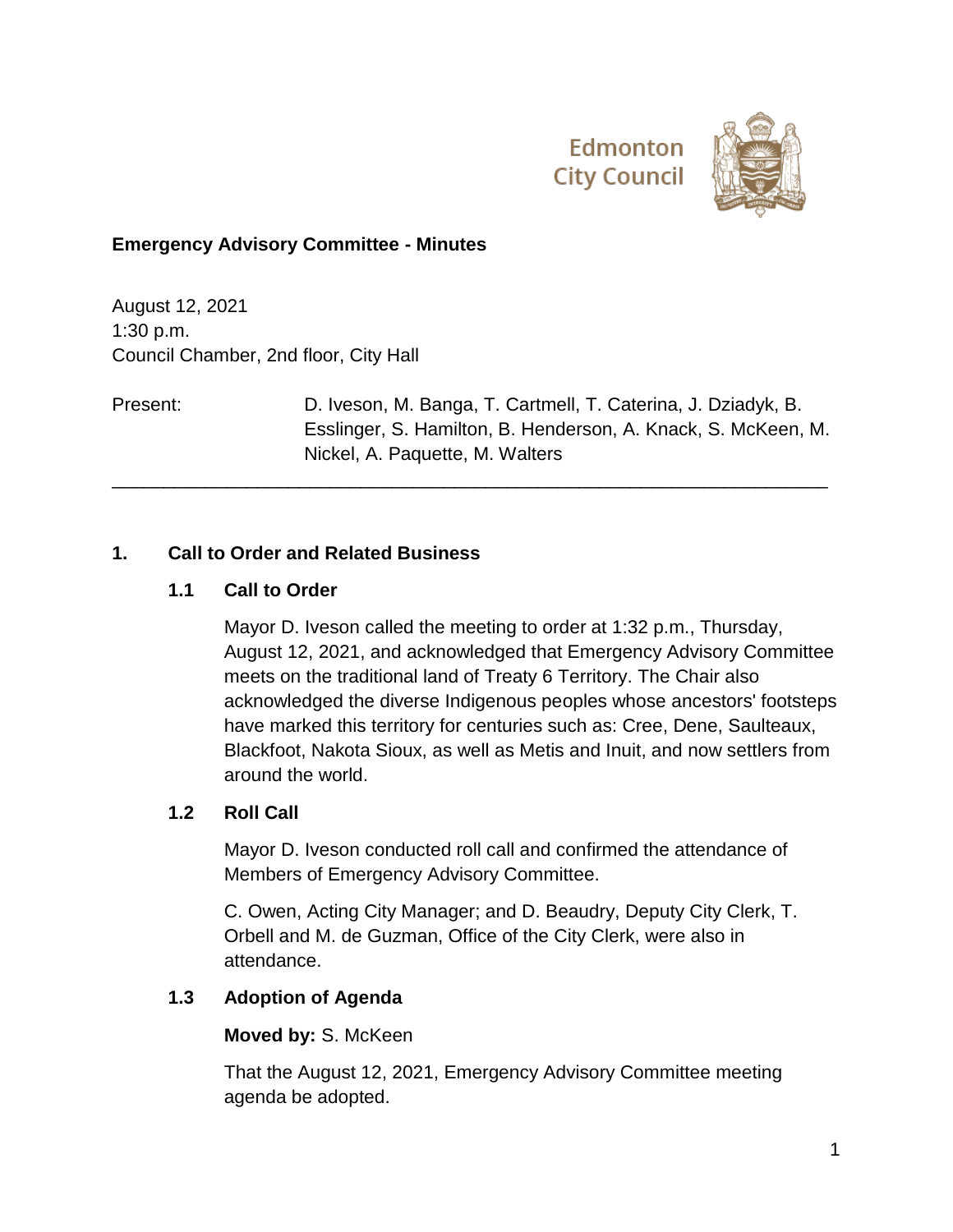In Favour (12): D. Iveson, T. Cartmell, T. Caterina, J. Dziadyk, B. Esslinger, S. Hamilton, B. Henderson, A. Knack, S. McKeen, M. Nickel, A. Paquette, and M. Walters

# **Carried (12 to 0)**

*\*Due to technical difficulties, Councillor M. Banga was absent for the vote*.

## **1.4 Approval of Minutes**

## **Moved by:** A. Knack

That the July 6, 2021, Emergency Advisory Committee meeting minutes be approved.

In Favour (12): D. Iveson, T. Cartmell, T. Caterina, J. Dziadyk, B. Esslinger, S. Hamilton, B. Henderson, A. Knack, S. McKeen, M. Nickel, A. Paquette, and M. Walters

# **Carried (12 to 0)**

*\*Due to technical difficulties, Councillor M. Banga was absent for the vote*.

## **1.5 Protocol Items**

There were no Protocol Items.

## **2. Items for Discussion and Related Business**

## **2.1 Select Items for Debate**

The following item was selected for debate: 3.1.

## **2.2 Requests to Speak**

Requests to Speak were not considered.

## **2.3 Requests for Specific Time on Agenda**

There were no requests for items to be dealt with at a specific time on the agenda.

## **3. Reports**

# **3.1 COVID-19 Update - Verbal report**

The following member of Administration's delegation made a presentation and answered questions:

C. Owen, Acting City Manager